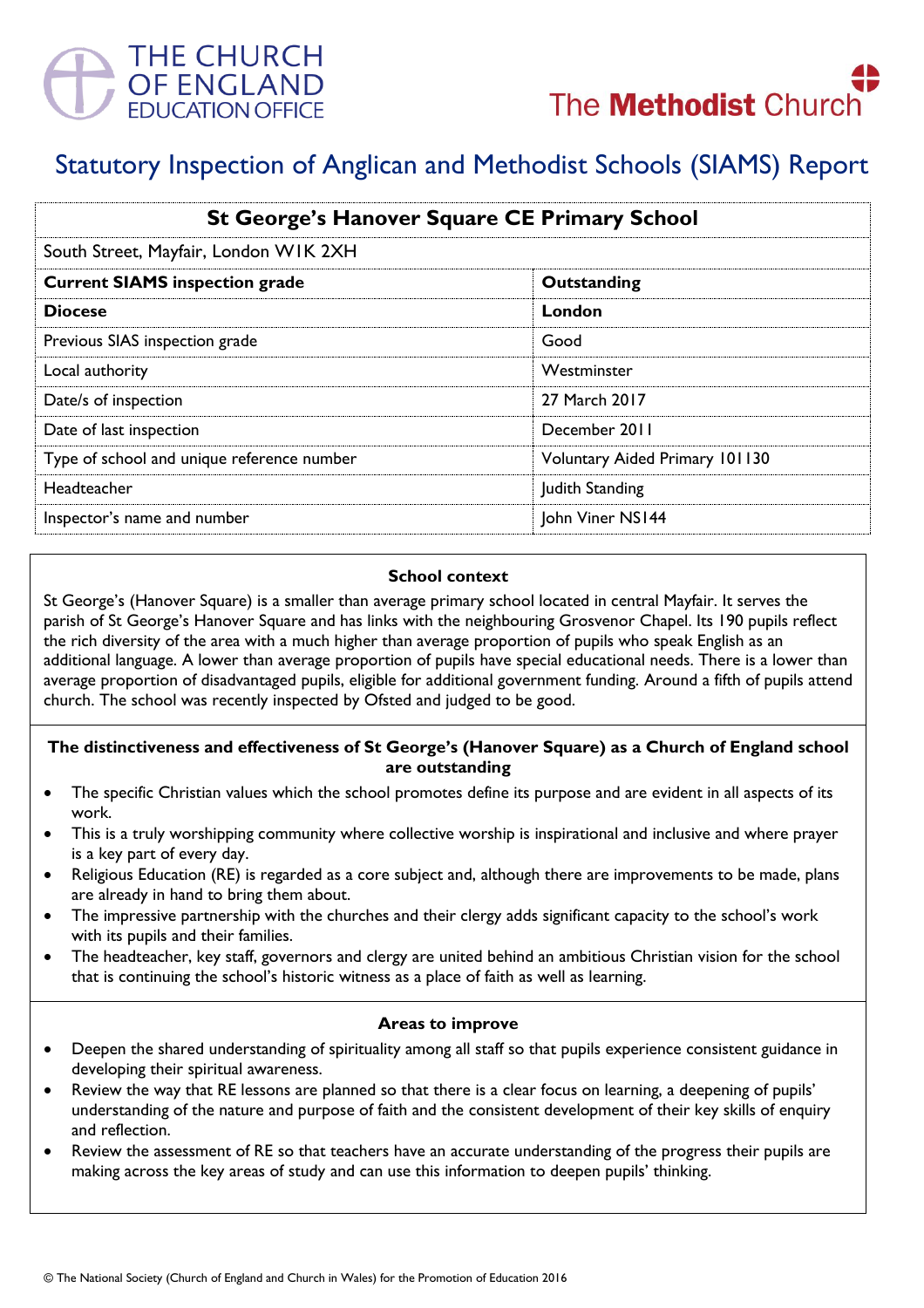# **The school, through its distinctive Christian character, is outstanding at meeting the needs of all learners**

The school has identified six key Christian values that define its purpose. Although introduced quite recently, these values have quickly become embedded so that they are known and articulated by pupils and by their parents. They are reinforced through the regular 'Values Days' that are popular among stakeholders and well attended. Parents say how much their children look forward to 'Values Day' and that they often bring these Christian values into their conversation at home. This Christian distinctiveness underpins the school's work and is evident in all aspects of its life, influencing relationships and informing practice. This sense of the spiritual is recognised by most of the school community and so, irrespective of their personal faith or belief, all pupils are able to develop their spiritual personality. As a result, they are confident with the language of faith and respect each other's points of view. The majority of pupils attend regularly and on time, all work hard and behave well. They make good progress from their starting points and standards at the end of Key Stage 2 are well above the national average.

The Christian values that the school promotes inspire the excellent, warm, trusting relationships between and among adults and pupils so that each member of the school community knows that they are valued and special. Pupils say that this makes the school a place where everyone cares for each other and they are proud of the friendships they share with people of different races and faiths. As a result, pupils develop positive attitudes of tolerance and respect and they celebrate the diversity of faith in a way that has a constructive impact on their spiritual, moral, social and cultural development. Pupils know that religious education plays an important role in affirming the school's Christian distinctiveness. They are excited and challenged by the subject and, through celebrating diversity - for example, through the International Days that are a feature of school life - they understand that Christianity is a world faith in the context of a multicultural society.

## **The impact of collective worship on the school community is outstanding**

Collective worship is at the heart of the school. It is a key part of each day and pupils universally say how much they look forward to it, regardless of their own faith and belief. Worship is inclusive, so that all who attend it are affirmed and their spiritual awareness deepened. Pupils of other faiths say that some things, like prayer and forgiveness, are universal and therefore that this distinctly Christian worship helps to strengthen their own faith and understanding. Worship is distinctly Christian and biblical, rooted in the person and character of Jesus. It is also Trinitarian so that, even young pupils can explain how Christians regard God as Father, Son and Holy Spirit. Worship is Anglican in style, using appropriate liturgical responses and the outward, visible symbols of a cross and candles. Because the school benefits from a close relationship with the two churches of the parish, and their clergy who regularly lead worship in church, pupils experience complementary Anglican traditions, learning key prayers and hymns that they are likely to encounter in a range of churches.

Worship is carefully structured and planned by headteacher, key staff and clergy around themes drawn from the Church's year and the school's specific Christian values. A variety of leaders and styles of worship ensure that it is always fresh and interesting and pupils say how much they enjoy both the more intimate reflective times, when worship is in the form of a class assembly, and the regular weekly services that take place in the splendour of Grosvenor Chapel. These chapel services are popular with parents who also enjoy coming into the school for acts of worship led by their children. When pupils attend worship they do so enthusiastically. The school has a strong musical tradition and there are opportunities for pupils to contribute to collective worship by playing instruments, while their singing is tuneful, enthusiastic and truly worshipful. From the time they join the school, pupils learn the nature and purpose of prayer and there are very many excellent opportunities for pupils of all faiths or none to engage in thoughtful personal reflection and prayer. Some of their prayers are used in class worship, at lunchtimes or at the end of the school day. They are also used in worship, when pupils readily volunteer to lead prayers, many having the confidence to pray openly with no written guidance. Worship is carefully and regularly monitored by drawing on feedback from a range of stakeholders so that it leads to planned improvement. The pupil who declared in a prayer that, "I will make the world a better place" sums up the impact of the school's worship in developing the faith and commitment of its pupils.

## **The effectiveness of the religious education is good**

Standards in religious education are in line with core subjects, being around or above national expectations, although sometimes work in RE books is more incomplete and less carefully presented than in other subjects. However, the majority of pupils make good progress that is partly the result of the deep spiritual confidence that the school's Christian character affords. Pupils learn the key skills of reflection, evaluation and enquiry and some ask questions